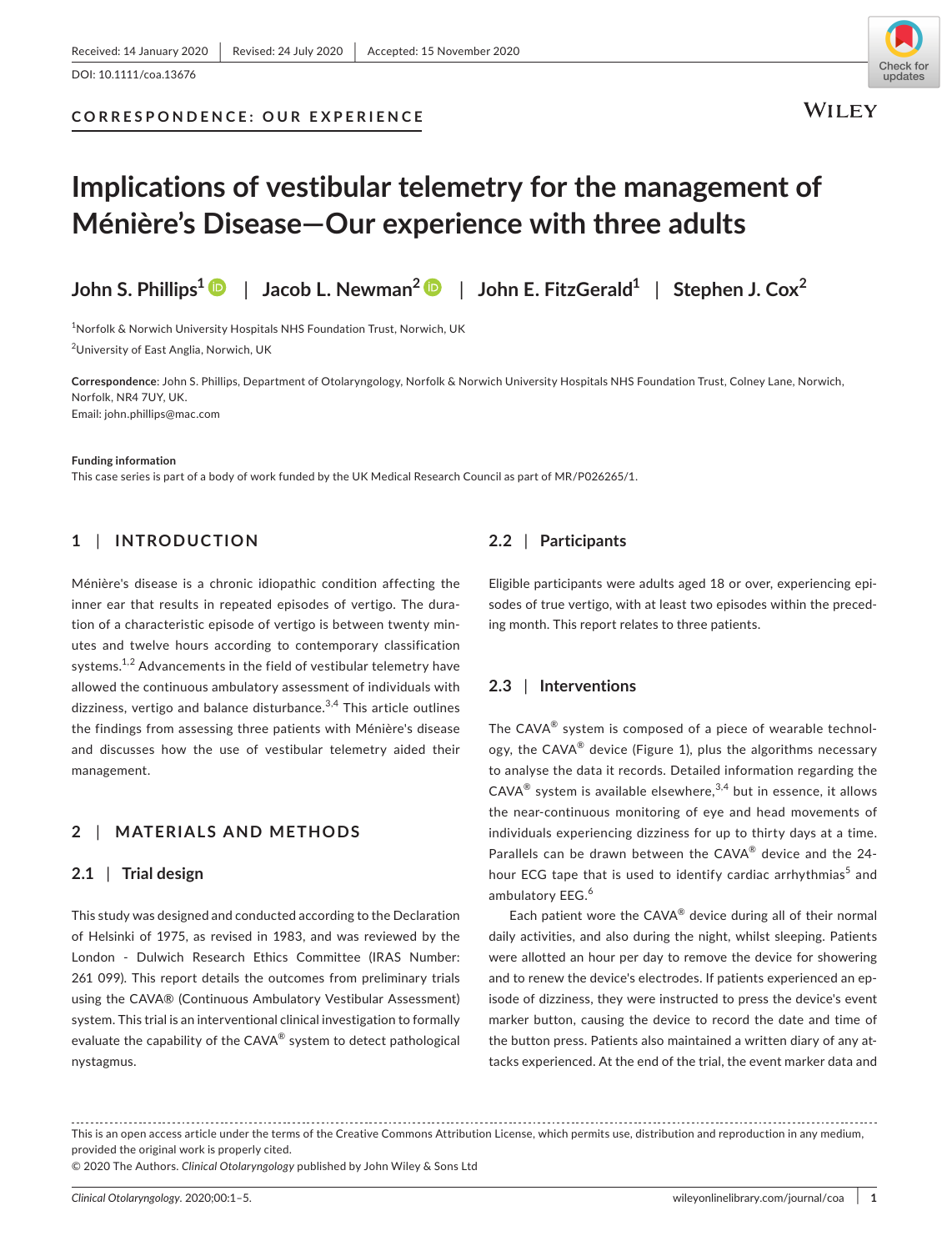diary records were used as a starting point from which to explore the eye-movement traces for evidence of nystagmus. Once identified visually, a computer analysis highlighted candidate nystagmus beats in the signal and that output was then validated by a Consultant Clinical Scientist.

# **3** | **RESULTS**

# **3.1** | **Patient one**

Patient one was a 53-year-old lady with a fifteen-year history of left-sided unilateral Ménière's disease. Discrete episodes of rotatory vertigo lasting for hours associated with severe nausea and aural fullness in the affected ear had been recently reported. Patient one wore the CAVA® device and experienced no issues with the device after thirty consecutive days. Upon returning the device, the patient reported a single episode of vertigo lasting for approximately two hours. Assessing the data confirmed the presence of nystagmus—see Figure 2. The attack comprised eight periods of nystagmus, each lasting between approximately 21 and 460 seconds. Over the course of the attack, the nystagmus direction alternated from right-beating to left-beating, back to rightbeating, and finally to left-beating. As this confirmed a true acute episode of vertigo, a discussion followed regarding the opportunities for intratympanic therapy.

## **3.2** | **Patient two**

Patient two was a sixty-year-old man with a four-year history of left-sided unilateral Ménière's disease. He also reported distinct episodes of rotatory vertigo lasting for hours associated with severe nausea and aural fullness in the affected ear. Patient two also wore the CAVA® device and experienced no issues with the device after thirty consecutive days. Upon returning the device, he reported many episodes of vertigo lasting for merely a few minutes

#### **Keypoints**

- Diagnosis of the dizzy patient is challenging because the symptoms are momentary and assessment at presentation is often normal.
- The CAVA<sup>®</sup> system continuously records 3-axis head motions and both horizontal and vertical eye movements during a patient's normal daily activities (day and night), and importantly, during episodes of dizziness.
- Vestibular telemetry provided by the CAVA<sup>®</sup> system can be used to differentiate between different causes of dizziness and to assist the clinician in formulating management options.
- Vestibular telemetry can clarify a patient's understanding of their own symptoms. This is important, as findings can vary greatly, despite a similar presentation of symptoms.
- Vestibular telemetry for individuals with a history of Ménière's disease can be very helpful in understanding the cause of recent episodes of dizziness and to formulate an appropriate treatment plan.

at a time. Assessing the data confirmed nystagmus—see Figure 3. This trace is very different to that of patient one, as there were multiple short periods of nystagmus that often changed direction over a period of less than ten seconds. Typically, each burst lasted three seconds at most and contained two or three beats of nystagmus. Due to the nature of the nystagmus, it was considered that patient two was not experiencing typical acute episodes of vertigo as would be seen in a typical acute 'Ménière's attack'. The concurrent accelerometer data from the CAVA® device showed that the nystagmus was motion provoked, and therefore, suggestive of physiological compensation. As such, the patient was offered vestibular rehabilitation.



**FIGURE 1** A depiction of the CAVA® device when worn on the face. A reusable logging module sits behind the left ear, and two singleuse electrode mounts attach to the face. The mounts contain five ECG electrode pads, facilitating the capture of both horizontal and vertical eye movements. An "event marker" button on the logging module allows patients to log events of interest (eg the onset of dizziness). The device also captures head movement by way of a 3-axis accelerometer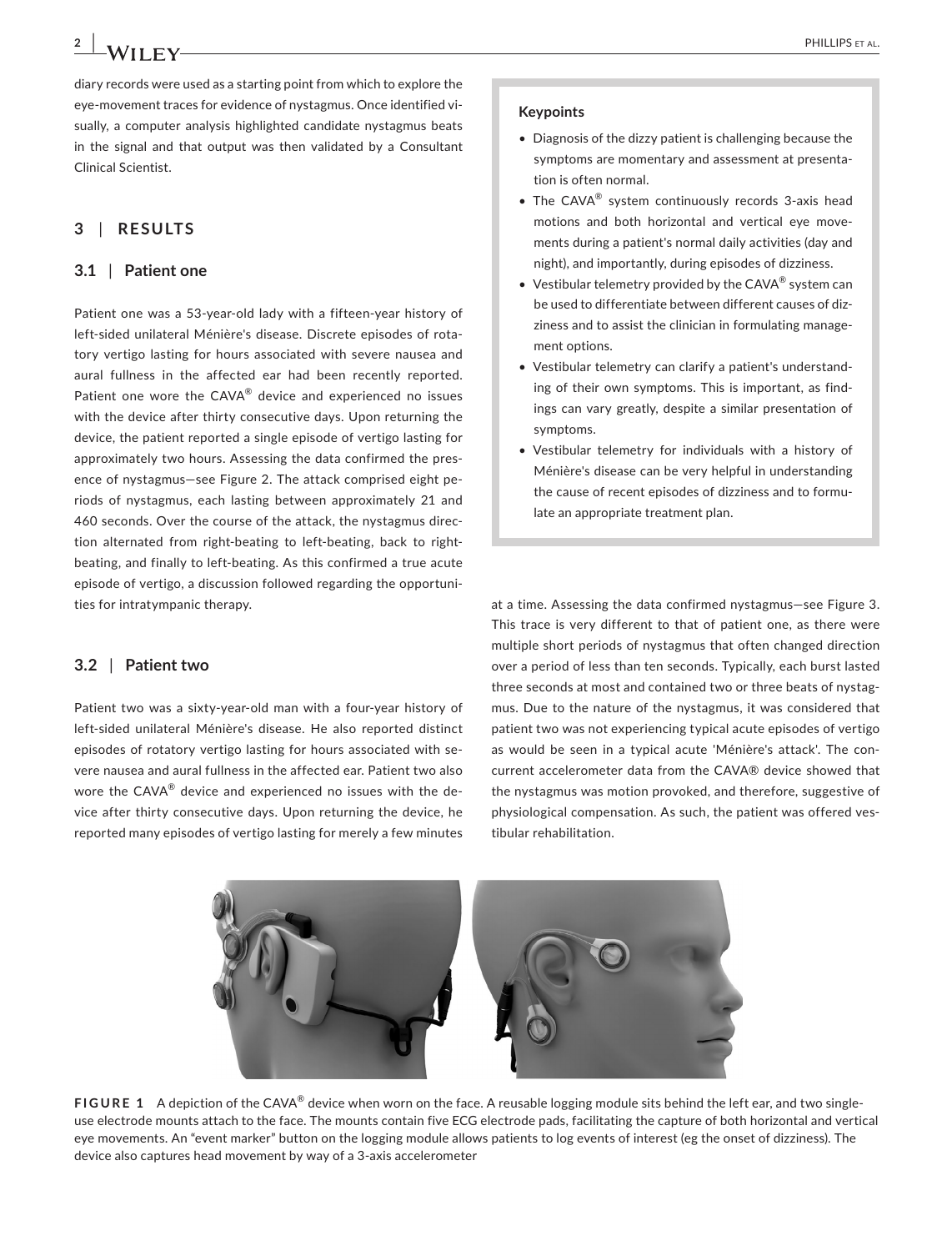

**FIGURE 2** A 30-second extract from the horizontal eye-movement trace captured during a Ménière's attack reported by patient one. The trace shows clear evidence of left-beating nystagmus. The nystagmus beats were automatically detected by a computer algorithm and then manually corrected by an expert

## **3.3** | **Patient three**

Patient three was a 39-year-old man with a one-year history of left-sided unilateral Ménière's disease. He reported distinct episodes of rotatory vertigo lasting for hours associated with severe nausea and aural fullness in the affected ear in a similar manner to the first two patients. Patient three wore the CAVA® device and experienced no issues with the device after thirty consecutive days. Upon returning the device, he reported multiple episodes of almost daily vertigo lasting from between a few minutes to a few hours at a time. Assessing the data did not identify any episodes of nystagmus—see Figure 4. This trace is very different to that of patient one and patient two, as there were no definitive examples of nystagmus. When this was discussed with the patient, his history of symptoms evolved, whereby he provided a fuller and more detailed description of the history of his symptoms, and in doing this revealed that he does suffer with severe anxiety. He realised that it was possible he might actually be experiencing panic attacks at work rather than the true, severe and prolonged periods of vertigo that he had experienced in the past. Further questioning confirmed that these dizzy episodes were more in keeping with anxiety rather than with a disturbance of the vestibular system. As such, appropriate management of the patient's anxiety was arranged in collaboration with the patient's general practitioner.

# **4** | **DISCUSSION**

## **4.1** | **Strengths of the study**

The CAVA® system has been developed to address the problem that individuals with dizziness, vertigo and balance disorders experience short-lived episodic symptoms and present with little if any objective signs when they are assessed in a clinical environment. Parallels can be drawn between the CAVA $^{\circledR}$  system and technology employed in other clinical fields such as cardiology and neurology.<sup>5,6</sup>

# **4.2** | **Synopsis of key findings**

All three patients presented with similar symptoms but had very different findings. Of particular interest was how, when the system outputs were presented to each patient, they reported that they considered our explanation to support their ability to describe exactly what they were experiencing during an episode of apparent "vertigo." For the two patients whose recorded attacks were not typical of Ménière's disease, this subsequently led to a discussion during which they revised the description of their dizziness experience. For the patient who did experience a typical attack, the data captured led to a detailed discussion with her regarding the timeline and features of their attack.



**FIGURE 3** The top panel shows a 30-second extract from the horizontal eye-movement trace captured during an attack of dizziness reported by patient two. The trace shows short bursts of nystagmus which alternate between left- and right-beating within the time period shown. The nystagmus beats were automatically detected by a computer algorithm and then manually corrected by an expert. The bottom panel shows the concurrent 3-axis accelerometer data and reveals that the patient is moving their head during the dizzy attack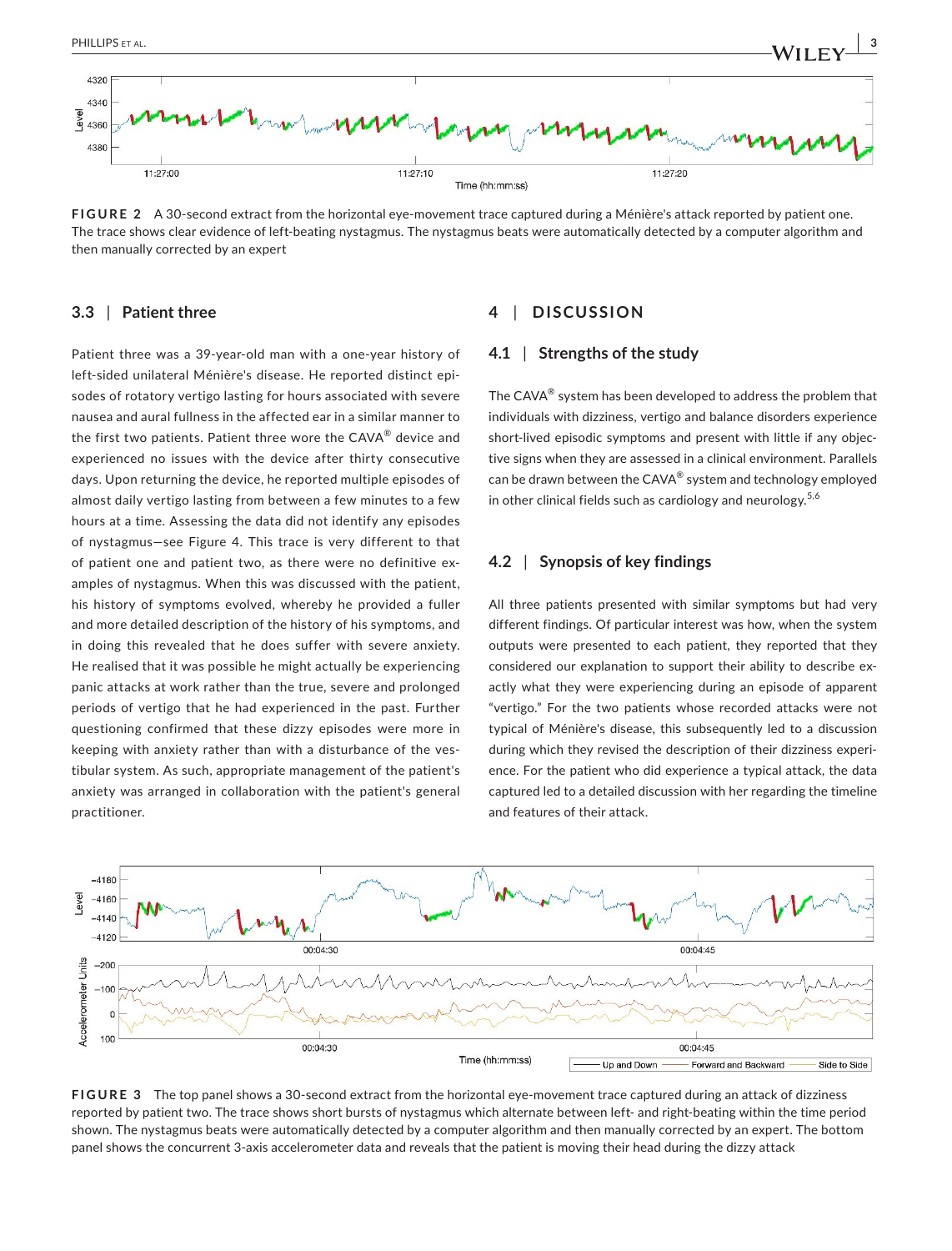

**FIGURE 4** A 30-second extract from the horizontal eye-movement trace captured during an attack of dizziness reported by patient three. This trace shows no clear evidence of nystagmus and is representative of all other events indicated by the patient's trial diary and activation of the CAVA® device's event marker

## **4.3** | **Clinical applicability of the study**

In addition to clarifying patient symptoms, outputs from the CAVA® system are likely to provide further insight into the underlying mechanisms affecting the vestibular system for conditions such as Ménière's disease. From a fundamental clinical perspective, this would aid the identification of Ménière's disease and its subtypes, such as bilateral disease, to allow the correct determination of the active ear and thereby facilitate decisions regarding the appropriate treatment.

## **4.4** | **Comparisons with other studies**

Much is unknown regarding the aetiology of Ménière's disease but having a tool to record the neurophysiological activity of the vestibular system during disease activity allows a unique opportunity to study this. Whilst there have been a number of isolated reports documenting eye movements of Ménière's disease patients during an acute attack of vertigo, these have been opportunistic ventures, and have only captured relatively small periods of nystagmus.<sup>7</sup> More recently, video technology has been offered in the community in which goggles are supplied to patients with the instruction to wear them when a dizzy attack is anticipated.<sup>8</sup> Young et al provide an impressive record of experience with such patients. However, it is not possible to wear the goggles continuously, and they do not record information prior to and after an attack. Furthermore, the use of videonystagmography (VNG) rather than electronystagmography (ENG) requires a patient who is just beginning to experience an acute vertigo attack to be able to gather their thoughts, remember where their goggles are stored, switch them on and then fit them correctly. The approach adopted for the CAVA® device, ENG, avoids these practical challenges and enables the device to be worn throughout the night. It also functions with the eyes open and closed.

# **4.5** | **Limitations of the study and further work**

At this stage of our research program, the automatic detection of nystagmus in eye-movement signals has been validated only for physiologically induced nystagmus in the horizontal plane. $3,4$ Pathological nystagmus is quite different from the physiologically

induced nystagmus analysed previously, as it is highly variable in terms of signal amplitude and frequency. Despite this, pathological nystagmus is clearly discernible in the data collected by the  $CAVA^{\circledR}$  device. In view of this, a semi-automatic approach was adopted here. Following this work and using the data presented, we are currently developing computer algorithms that use cuttingedge Neural Network techniques to detect periods of pathological nystagmus, including nystagmus present in the vertical plane, such as that produced by patients with Benign Paroxysmal Positional Vertigo. Upon the completion of our current clinical investigation, we will formally evaluate our algorithm's accuracy at detecting these different forms of pathological nystagmus. Our long-term goal is to develop reliable detection algorithms for pathological nystagmus to further allow the determination of aetiology via machine learning approaches.

## **CONFLICT OF INTEREST**

John Phillips takes full responsibility for the integrity of the content of this manuscript. Phillips, Newman and Cox are patent inventors for the mentioned product. There are no other competing interests to declare.

#### **AUTHOR CONTRIBUTIONS**

JSP involved in project conception and design, data collection, analysis and write up. JLN involved in project design, data collection, analysis and write up. JEF involved in data analysis and write up. SJC involved in project conception and design, and write up.

#### **DATA AVAILABILITY STATEMENT**

The data presented here are available upon reasonable request.

# **ORCID**

John S. Phillips<sup>1</sup> <https://orcid.org/0000-0001-7886-6283> Jacob L. Newman **b** <https://orcid.org/0000-0002-9149-6181>

#### **REFERENCES**

- 1. Goebel JA. 2015 Equilibrium Committee Amendment to the 1995 AAO-HNS Guidelines for the Definition of Ménière's Disease. *Otolaryngol Head Neck Surg*. 2016;154(3):403-404.
- 2. Lopez-Escamez JA, Carey J, Chung W-H, et al. Diagnostic criteria for Ménière's disease. *J Vestib Res*. 2015;25:1-7.
- 3. Phillips JS, Newman JL, Cox SJ. An investigation into the diagnostic accuracy, reliability, acceptability and safety of a novel device